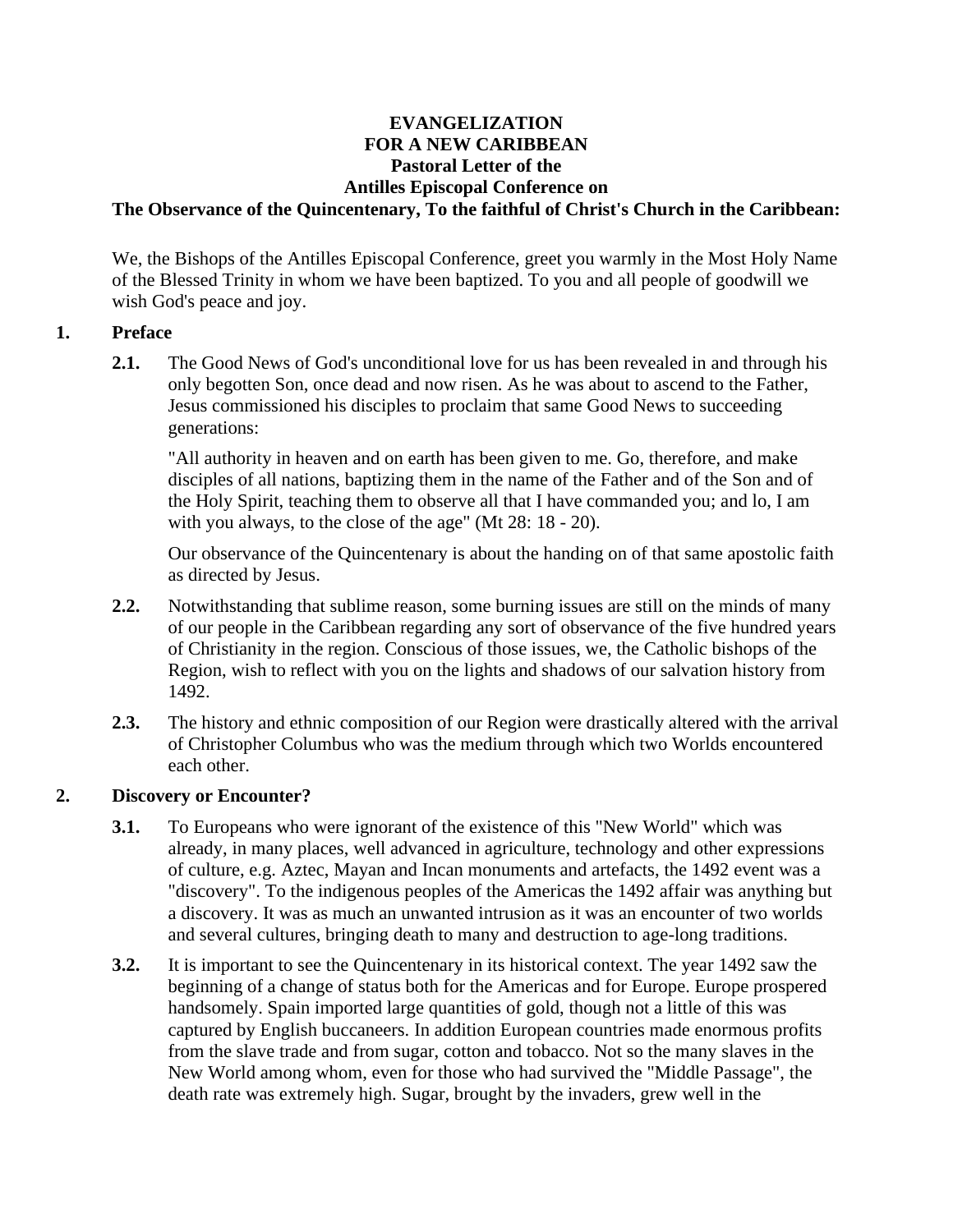Caribbean and in Brazil, but at the cost of extreme human misery, loss of land, damage to the environment, and, most of all, countless deaths.

## **3. The Most Bitter Harvest: Sugar and Slavery**

- **4.1.** The production of sugarcane was a strenuous task that weakened the Amerindian people, who were decimated by a combination of hard labour, cruelty, and diseases (e.g. smallpox) brought by the colonizers. To fill the manpower shortage resulting from this appalling decimation of a people, the colonizers from Spain, Portugal, France, England and Holland imported Africans as slaves.
- **4.2.** Horrendous was the "Middle Passage" experienced by more than ten million (10,000,000) Africans who were uprooted, often sold by their own race, and bought by Europeans. Many slave owners and other Europeans questioned whether Africans had souls. These men and women of colour were treated as chattel or as studs for the maintenance of the plantation system. Eminent Latin American author Eduardo Galeano has this to say about sugar and slavery, a most bitter harvest:

"The sugar of tropical Latin America gave powerful impetus to the accumulation of capital for English, French, Dutch and U.S. industrial development, while at the same time mutilating the economy of Northeast Brazil and the Caribbean islands and consummating the historic ruin of Africa. The fulcrum of the triangular trade -manufactures, slaves, sugar - between Europe, Africa, and America was the traffic in slaves for sugar plantations. As Auguste Cochin wrote: `The story of a grain of sugar is a whole lesson in political economy, in politics, and also in morality.'

Such incredibly dehumanizing developments definitely comprised the very dark "shadows" of the realities of 1492 and later centuries, and must be categorically condemned.

- **4.3.** The East Indians, Indonesians and others were brought over later as indentured servants, but indentureship was just another form of slavery. Both slavery and indentureship were dehumanizing; the difference was only one of degree. These people were used to perpetuate the insatiable appetite of colonial masters who greedily engaged in the triangular trade (Caribbean - Europe - Africa) in which money and material wealth outweighed the value of people.
- **4.4.** Eric Williams comments on how capital/wealth was valued over people:

"Negro slavery and the Negro slave trade fitted beautifully into the economic theory of the age ... The triangular trade provided a market in West Africa and the West Indies for metropolitan products, thereby increasing metropolitan exports and contributing to full employment at home. The purchase of the slaves on the coast of West Africa and their maintenance in the West Indies gave an enormous stimulus to metropolitan industry and agriculture." *2*

# **4. Violation of the Human Person: Then and Now**

**5.1.** We, as shepherds of the faithful in the Caribbean, wish to recall that in our 1975 joint Pastoral Letter, entitled *Justice and Peace in a New Caribbean,* reference was made to these "shadows" of yesteryear. We mentioned then, and we reiterate now, the need of repentance and reconciliation for our past and present insensitivity and cruelty to each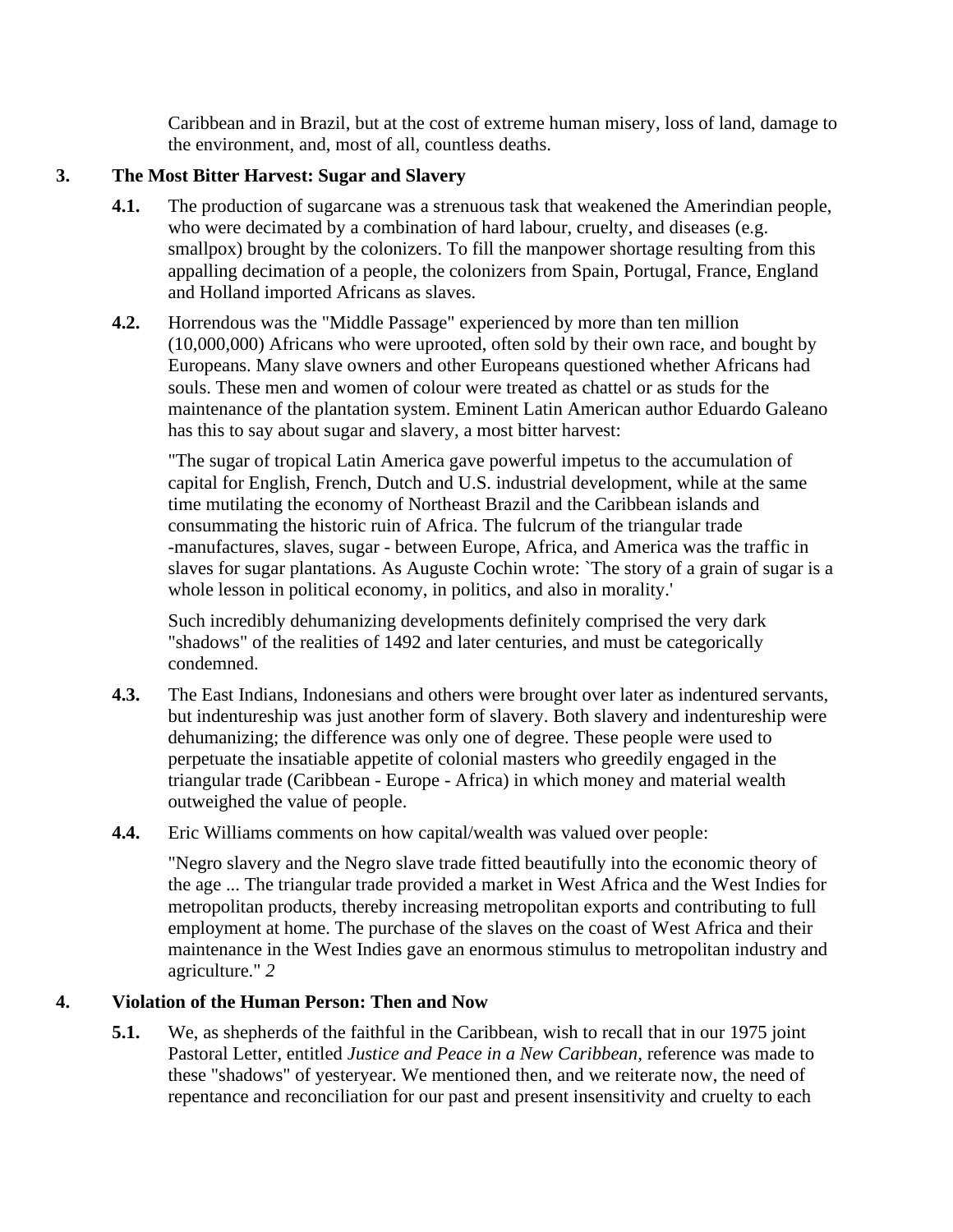other.

**5.2.** Then, we deplored the violation of the human person and we do so again in this Pastoral Letter. Such violation is unacceptable, whether it be on the sugar plantations of the past or in factories or business places of today, whether it be in public offices or in abortion clinics. We must admit that some early missionaries who accompanied the colonizers (Spanish, Portuguese, English, Dutch, Danish and French; Catholic and Protestant) were conditioned by the mentality of the time, and sided wittingly and unwittingly with the establishment. This we recalled in *Justice and* Peace *in a New Caribbean:*

"In the colonial past the Church sometimes acted as if it were a part of the establishment, condoning either openly or by its silence, the existing order." *3*

### **5. Missionaries: Strengths and Weaknesses**

**6.1.** Clearly the response of the early missionaries to slavery and to the subhuman conditions that slavery brought about reflected more the thinking of the predominant social thought than the radical demands of the Gospel which are reflected in the

Church's official teaching. As early as June 2, 1537, Pope Paul III denounced those who held that

"the inhabitants of the West Indies and the Southern continents should be treated like irrational animals and used exclusively for our profit and our service... We hereby decide and declare that the said Indians, as well as any other peoples which Christianity will come to know in the future, must not be deprived of their freedom and their possessions, regardless of contrary allegations, even if they are not Christians." 4

Later Pope Urban VIII 11623 - 1644) went so far as to excommunicate those who kept Indians as slaves.

- **6.2.** In spite of this, the close dependency of the clergy of the New World on the patronage system meant that the Church was not always free to take the necessary pastoral decisions. In places where missionaries were closely dependent on political powers it was more difficult for them to curb the colonists' attempt to dominate. At times, some missionaries even encouraged attempts to dominate on the basis of false interpretations of the Gospel. But the Gospel of Christ sees each human as made in the image and likeness of God. As a result a human being can never be reduced to a mere object. This is the teaching of the Catholic Church which must be put into practice by the faithful of every generation.
- **6.3.** Many of the early missionaries did accept the radical call of the Gospel. We can cite, for example, Bartolome de las Casas who championed the cause of the Indians, and St Peter Claver who cared for the dehumanized African slaves. Fr. Raymond Breton was the first missionary to come to Dominica (1646 - 1651). He spent long periods of time among the Caribs, befriended them, and studied their language and their culture. As a result Fr Breton was able to publish a Dictionary and a Grammar of the Carib language, and a Catechism in that same language. Fr. Petrus Donders, a Dutch priest, beatified in 1982, laboured among the oppressed in Suriname from 1847 to 1887. The two Mexican priests, Miguel Hidalgo, "Father of the Revolution", and Josh Maria Morelos, who were trained by the early missionaries, are still enshrined in Mexican monuments as two of the great advocates of oppressed indigenous people, and pillars of their march towards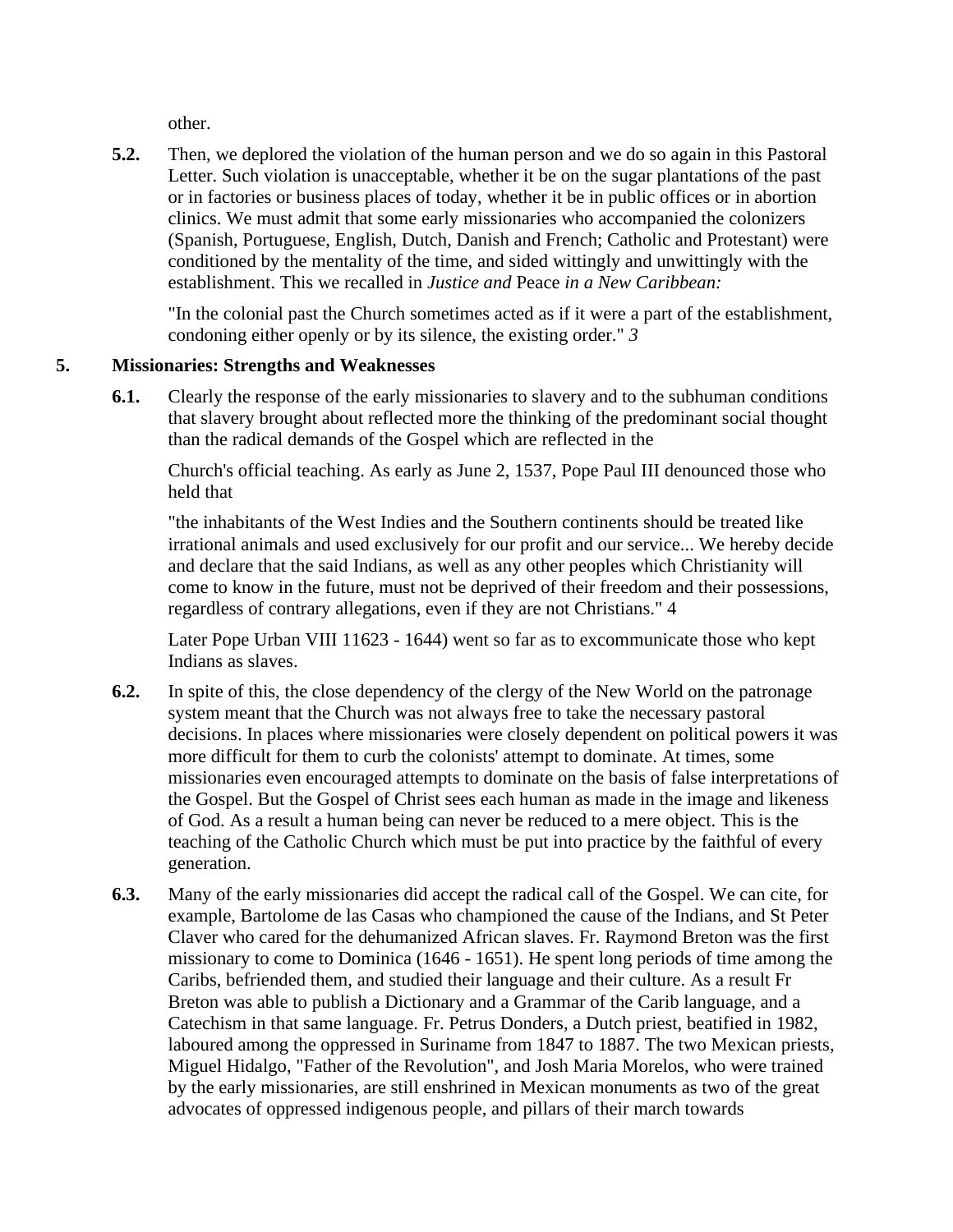independence from a foreign force.

- **6.4.** It should also be pointed out that Christianity was introduced into the Caribbean Region, not only by Catholic missionaries, but also by Protestant ministers who were products of the time. Those early Protestant missionaries also ministered to the slaves and taught them to read and write and to acknowledge Jesus Christ as Lord. Catholicism, which now accounts for a little over two million out of a total population of seven million people, was prohibited or subject to penal laws in some of our territories for many years, so that Catholicism could not be practised freely until after the abolition of slavery. As a consequence it was only in the nineteenth century that missionaries were able to give the Catholic Church a solid foundation in those territories.
- **6.5.** Such missionaries, Catholics and Protestants alike, constitute "lights" shining through the darkness of 1492 and beyond! Such bearers of the Christian faith are often ignored by many of those who glibly say, "There is nothing good to celebrate for these five hundred years of the coming of Christianity and the early missionaries!" Moreover, in the context of "lights shining in the darkness", credit must also be given to the values - moral, social and religious - which the African slaves and indentured East Indians and Indonesians brought with them and which sustained them throughout their trying ordeal.

## **6. Celebration of Jesus Christ, Lord of History**

**7.1.** Born out of the struggles of 1492 and after, we celebrate the resilience of our people. The Caribbean people have transcended several centuries of cruelty and inhumanity through the God-inspired determination of the human spirit and the unquenchable hope of a new tomorrow. We have only to cite the situation in Antigua, as recorded in *Seeds of Change: Five Hundred Years since Columbus:*

"The slaves' struggle to cope with slavery, to overcome adversity, to survive, and to make slavery work for them rather than against them was obviously complicated. While they certainly hoped for emancipation some day, in the meantime they had to live, and they exploited every possibility that slavery offered to ease their burden... In spite of the harsh realities of life under slavery, the Antigua slaves, like their counterparts elsewhere in the Americas, found ways to determine the paths their lives might take." 5

**7.2.** This determination was present from the very inception of the slave trade and expressed itself in revolts:

"If the Spanish slave code gave academic recognition to the fact that slavery is contrary to reason and naturally abhorrent to man, the slaves, on the slave ships themselves and immediately on their arrival in the Caribbean, fought unceasingly for their freedom".6

- **7.3.** Surely this resilience, love for freedom and self-determination -all of which are divine gifts - are values enough to celebrate!
- **7.4.** As bishops of the Catholic Church in the Region, we wish to underscore these values. We exhort our people to emulate our fore-parents in the struggles in which we find ourselves today in several of our territories. Too often we get bogged down with the pre-occupation of resisting oppressive systems and corrupt governments. As a result negativity and despair invade our very minds and replace Christian hope, fortitude and self-determination which are characteristic of God's evangelizers, which we are called to be.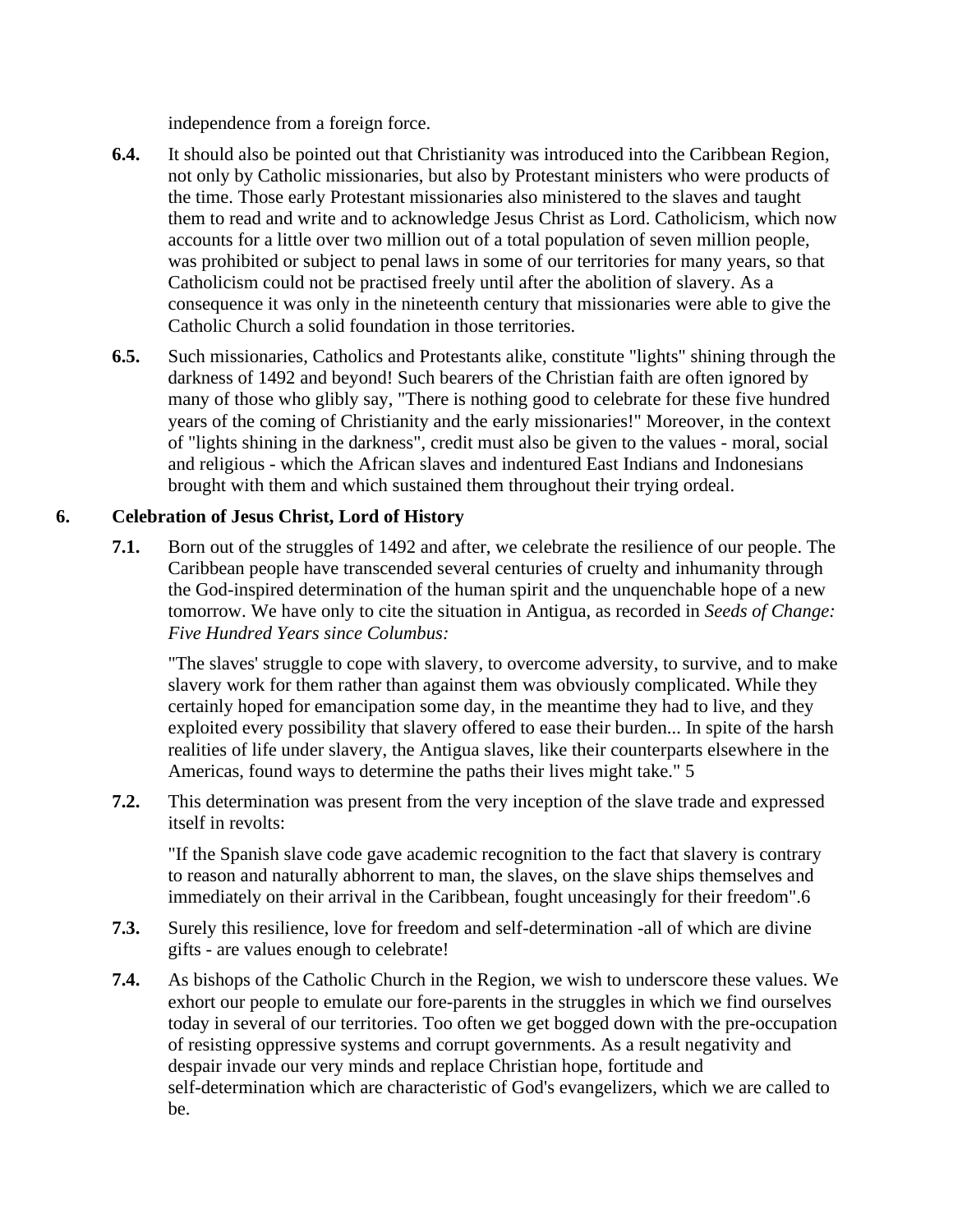**7.5.** It is precisely on this theme, "Evangelization", that we, the Church in the Caribbean, wish to focus as cause for observing five hundred years of Christianity in our hemisphere. The Holy Father, Pope John Paul II, reflected our own thoughts thus:

"Evangelization is what the Church is preparing to celebrate; the arrival and proclamation of the faith and the message of Jesus, the planting and development of the Church, splendid and permanent realities which cannot be denied or underestimated. It also intends to celebrate these events in the deepest theological sense: It is a celebration of Jesus Christ, Lord of history, `the first and greatest Evangelizer in that he himself is the Gospel of God."' 7

**7.6.** Mindful of the very dark "shadows" (cultural oppression, disrespect for native ways and traditions, and genocide) which accompanied the first proclamation of the Gospel in the Caribbean and in Latin America, the Pope went on to describe the type of celebration that should take place:

"For these reasons, the Church intends to celebrate the fifth centenary without triumphalism, but consciously aware that the calling to the light of faith of so many millions of men and women, who invoke his (Jesus') name and are saved in him, is a sublime grace from the Lord ... The figure and mission of the Saviour will certainly be the centre of the conference in Santo Domingo ... Christology will be, then, the backdrop to the Assembly." g

## **7. The Church faces a New World requiring a New Response**

- **8.1.** Not only will the centrality of Christ be the backdrop to the Assembly in Santo Domingo marking 500 years of the Church's existence, but a new world scene will attract the attention of the Holy Father and the bishops of Latin America and the Caribbean. What are the issues of this new world scene? The quest of the individual for his or her roots results in an identity crisis which has its origin in history. In addition, there are substance abuse and AIDS. Then also we have family life concerns such as sexual permissiveness, loss of the sanctity of life and sex, unwholesome male-female relationships and irresponsible parenthood. Of deep concern to nations are issues such as crippling international debts, violence, social injustice and corruption. Also there are crises in credibility among some of our political and religious leaders, mesmerizing materialism and cloying consumerism, increasing poverty and a widening gap between rich and poor, cultural domination through the mass media and unequal distribution of the riches of creation. These are certainly some of the actual settings within which the Church must make Christ present once again in a more effective and relevant way.
- **8.2.** Needless to say, all these elements of our present world scene dull our minds and hearts to the demands of faith. The message of Jesus, the Evangelizer, must speak to us today, who, even though caught in the web of sheer secularism, are unwittingly searching for God who alone satisfies every longing and desire.

### **8. Message of Salvation and Hope**

**9.1.** To satisfy this longing, God sent his Son, born of the Virgin Mary, to identify with us in all things, except sin, in order to save us and bring us back to the Father. As the ultimate revelation of the Father, Jesus is "the Way, the Truth, and the Life" (John 14:6). And above all, this same Jesus is the ultimate expression of the Father's love, a love appealing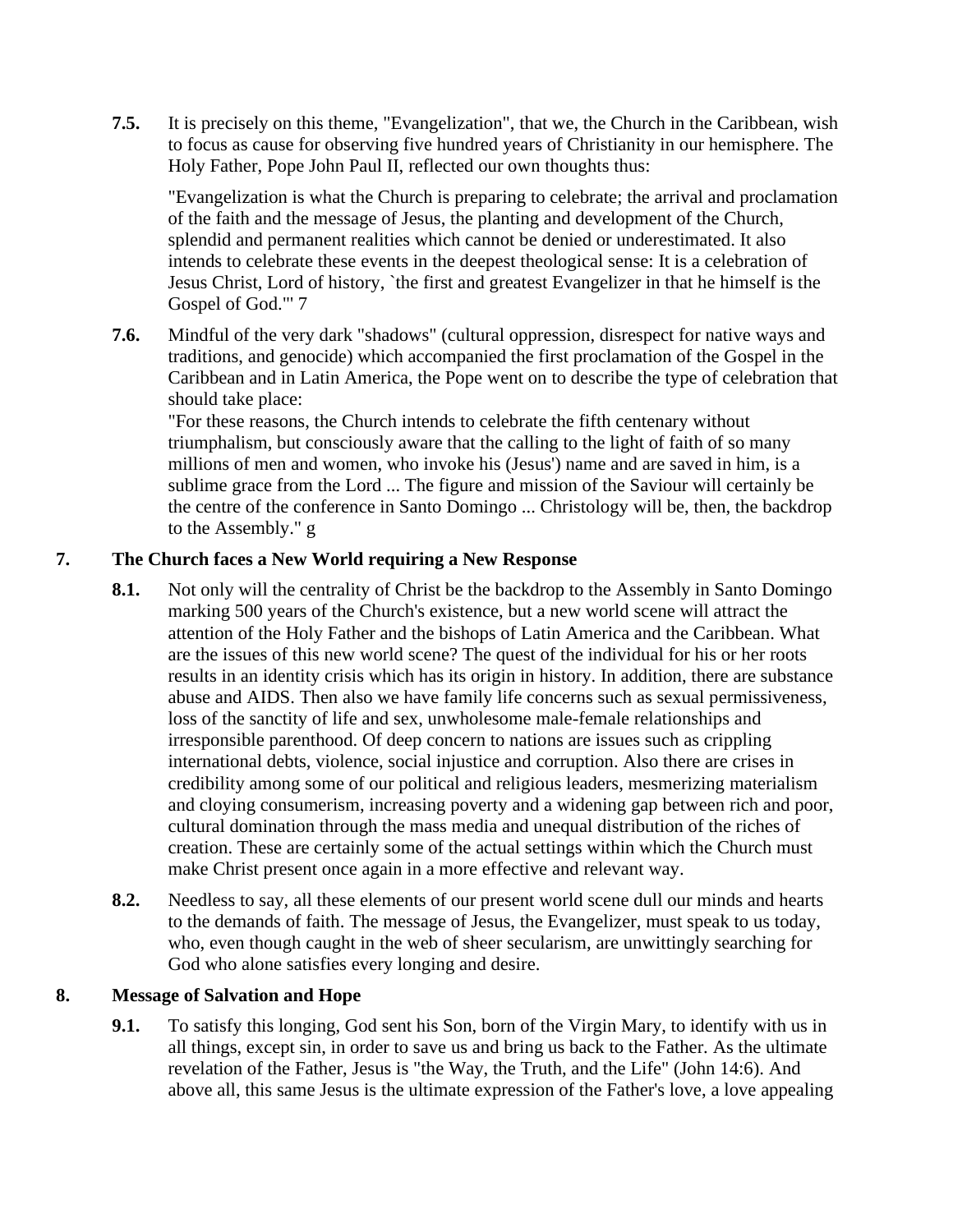to the human heart to leave sin behind in order to become one with the Divine. This was the first Pentecost message preached by Peter and the Apostles. This same message of salvation and hope has re-echoed down the corridors of 2,000 years. This is the same message, ever new and rich in possibilities for new life, that we, the Bishops of the Antilles Episcopal Conference, in solidarity with the Holy Father, wish to pass on to you, the faithful and people of good will, during the observance of the Quincentenary.

**9.2.** To this end, the Holy Father has designated *"New* Evangelization, Human Promotion, and Christian Culture" as the central theme of the Fourth General Conference of the Episcopal Council of Latin America (CELAM) in Santo Domingo, 12-28 October 1992. Connected to the theme is the motto: *"Jesus* Christ, Yesterday, Today, and *Forever" (Heb*  13:8). During those two weeks, bishops representing all the Episcopal Conferences of Latin America and the Caribbean, will pray and discuss together how best to apply the "ever ancient, ever new" message of salvation and hope to people of a new society and culture.

#### **9. New Evangelization**

- **10.1.** "New Evangelization" demands new fervour among Catholic Christians and new expressions and methods in handing on the Good News to others. It should challenge the growth of secularism among Christians; champion the sacredness of life in a Region where the culture of death is becoming prominent. New evangelization should demand of Jesus' followers a commitment to apply Gospel principles to their life situation. The Good News should result in a transformation of the society in which we live, and in a renewal of structures which still dehumanize certain ethnic groups.
- **10.2.** This "New Evangelization" with its consequent transformation of society, calls for and demands new forms of pastoral action, new strategies and approaches to ministry, an attitude of invitation and mission, as well as creativity and innovation.

#### **10. Human Promotion**

**11.1.** "Human Promotion" naturally deals with truly human values, bearing in mind that all human persons are made in the image and likeness of God (Gen 1:26). The Bishops at the Puebla Conference (1979) put it clearly:

"Every attack on human dignity is simultaneously an attack on God himself of whom man is the image."*9*

We ourselves expressed our concern in the joint 1982 Pastoral Letter:

"Denial or neglect of the dignity and rights of individual men and women lies at the root of many of our problems today. The rights of women, in particular, are often set aside. But there is another problem too, the tragedy that so many fail not only to recognize the human dignity of others, but also to appreciate sufficiently their own worth." *10*

**11.2.** The attack on human dignity is usually against minorities. Conscious of this, the Holy Father indicates the objective of "Human Promotion":

"Human development makes present the world of the poor, above all those most in need: the indigenous peoples, the Afro-Americans, the marginalized of the large cities and of the villages..."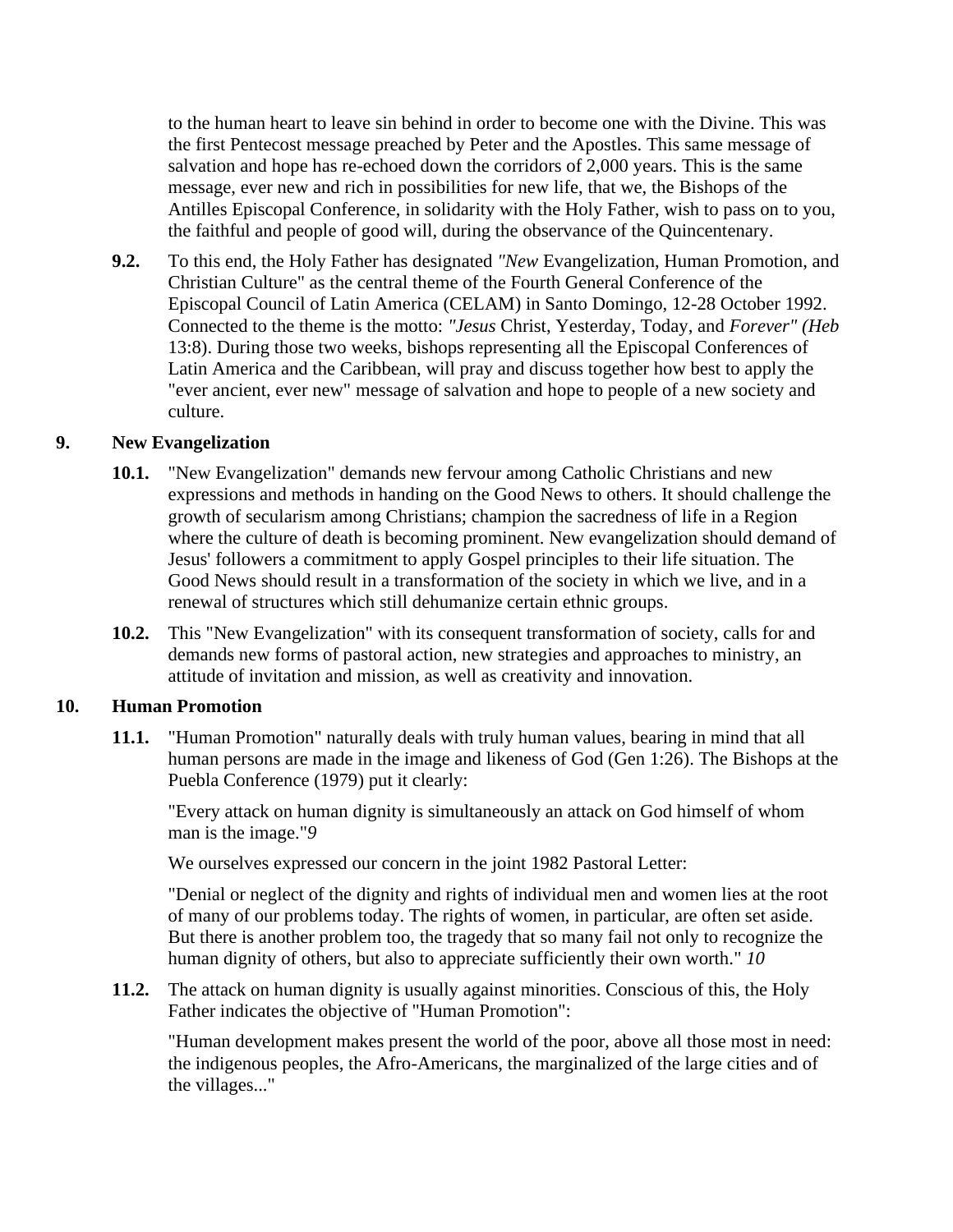**11.3.** This injunction is real today when we consider how greedy people, in the name of "modern progress", rape the ecology. A few examples of this are the Amazon River Delta, Jamaica's "caustic lakes" resulting from bauxite mining, and, in the other Caribbean territories, the destruction of valuable marshland in favour of the construction of yet another questionably-needed hotel for tourists. Most of all, this consideration of human promotion addresses the plight of poor labourers imported to work for starvation wages and to live in subhuman conditions in order to line the pockets of the elite. Typical examples of this are poorly paid and disgracefully housed Haitian "braceros" and illegal immigrants in some of our Caribbean territories who, because of their status, are obliged to accept slave wages and poor conditions of employment. This we categorically deplore and condemn. Human promotion demands integral human development whereby the well-being of the total person is addressed.

### **11. Christian Culture**

- **12.1.** "Christian Culture" has as its end a "civilization of love" or a culture of solidarity. To achieve that objective, evangelization has to be properly focused on "the culture and the cultures of man in the rich and full sense which these terms have in Gaudium *et Spes*  (Vatican 11 Pastoral Constitution on the Church in the Modern World), always taking as its starting point the human person and always bearing in mind the inter-relationship between persons and with God." *12*
- **12.2.** The inculturation of the Gospel is, therefore, crucial to any realization of a "New Evangelization". Otherwise the Gospel message barely scratches the surface. Consequently, we have a veneer of Christianity enveloping a good, glorified pagan or an uncritical political creature. Sad to say, this is the case for very many church-goers worldwide, including our own Region. The Gospel was proclaimed in a medium foreign to local culture. As a result there is a dichotomy between religious worship and the political or social reality. Religion, therefore, becomes something merely social or decorative and not applicable to real life. For that reason, the Antilles Episcopal Conference is embarking on an in-depth study of the interrelation of religion and culture.
- **12.3.** In his Encyclical Letter, *Redemptoris Missio* [The Mission of the Redeemer], Pope John Paul II comments: "As she carries out missionary activity among the nations, the Church finds herself faced with different cultures and she becomes involved in the process of inculturation." *13*
- **12.4.** A very important and effective expression of inculturation for the Americas is the image of Our Lady of Guadalupe. Here, the Holy Mother of God appeared as an indigenous maiden of Mexico. No wonder the Catholic faith has taken root in that country, notwithstanding the religious persecutions that took place there.

#### **12. Exhortation to Priests and People**

**13.1.** We encourage pastors and pastoral workers in the Region to bring to the attention of the faithful the need to observe the Quincentenary in the spirit we have outlined above. The observance must be a time to contemplate the changes that took place in the encounter of the two worlds: biological, psychological, spiritual and ecological. It also must be a time of repentance and reconciliation for the atrocities that accompanied that encounter; this repentance embraces the concept of a Church always needing to reform - yesterday,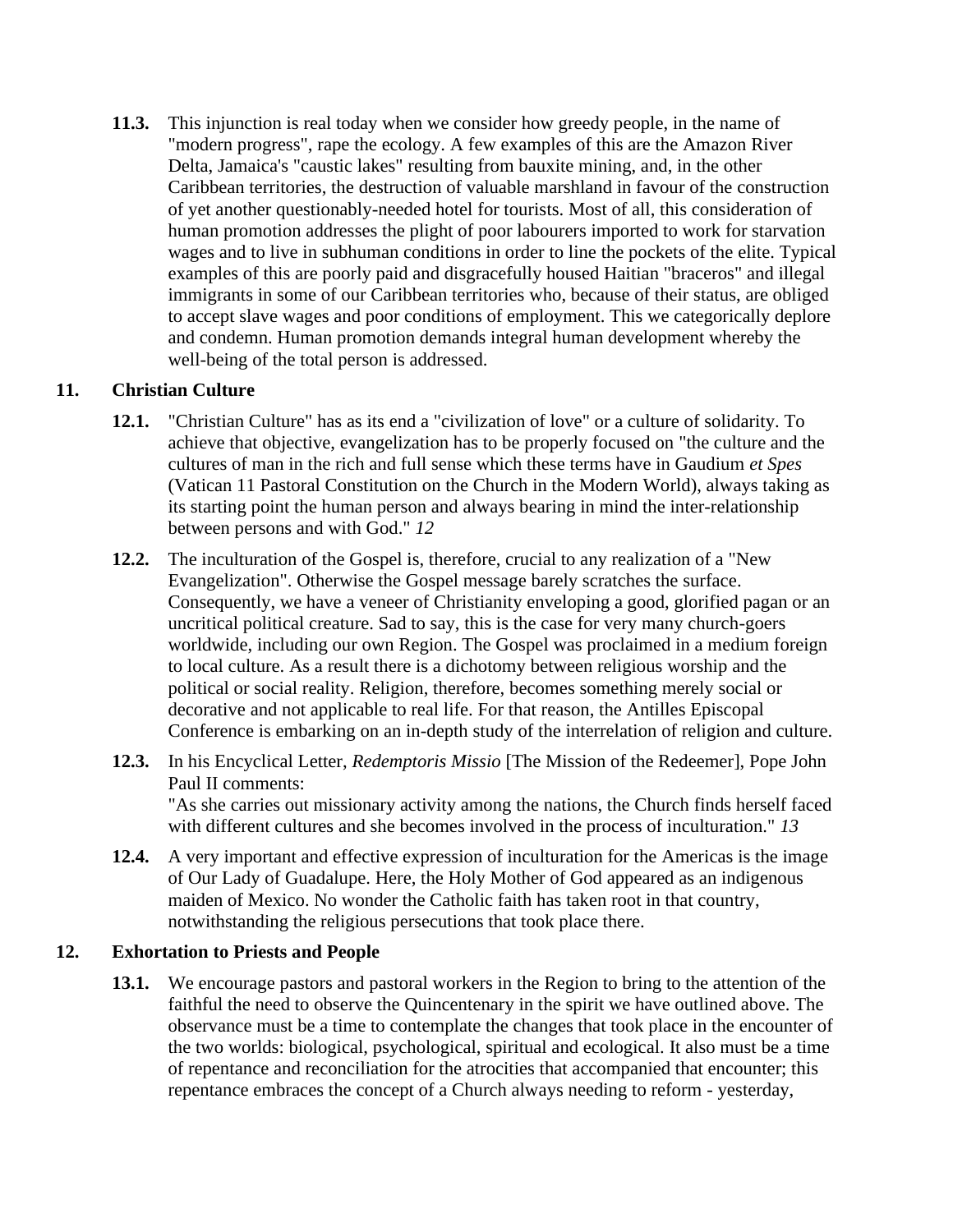today, and forever- because of the sinfulness of human persons in society and in the Church. The reconciliation that is needed involves forgiveness as well as repentance, the healing of memories of the pain endured, of the pain inflicted, by one's ancestors and by the ancestors of one's neighbours. Such reconciliation means that awareness of the past is not permitted to cripple one's self-esteem nor to inhibit people living together in the present and in the future. To this end the Church needs to discern where the people of today are wounded and the areas in which colour and race continue to be divisive. The Church then needs to evolve strategies of healing and liturgies of reconciliation over one's history and its consequences.

- **13.2.** Likewise for Christians who acknowledge God as the Lord of history, it is a time to reflect upon the resilience of peoples oppressed - not only yesterday, but also today even in our Region - so that hope can be enkindled in the heart of all, in spite of the odds that must be faced. Too often we forget that God is continuously revealed in historical and political events. We re-commit ourselves to proclaiming God's presence and action in these events, as well as to working for justice and the promotion of the total well-being of each person in our Region.
- **13.3.** Further, we wish to invite each of you to embrace this opportunity of the observance of the Quincentenary to make our Catholic faith come more alive in the Caribbean. We all need to be reminded continuously that the Church is missionary. As such, we cannot stand still, neither bishop, priest, deacon, Religious or lay person.
- **13.4.** The Christ-centred person in a new Caribbean is looking for new responses. Hence, a "New Evangelization" is needed in response to a religious indifference championed by materialism. "Human Promotion" answers the challenge of life being considered cheap due to a secularism which denies the centrality of Jesus Christ and that the human person is made in his image. "Christian Culture", symbolizing the insertion of the Gospel in our cultures, must continuously challenge a civilization of death characterized by individualism, negativism and isolationism.

### **13. The Church Must be Missionary**

- **14.1.** 14.1 Let us, as a Church which is missionary, with its Caribbean roots in 1492, both claim and redeem our past. Merely to claim our past will result in an incapacity to act and to transcend. On the other hand, to redeem the past through repentance and reconciliation liberates us for growth-producing missionary action.
- **14.2.** 14.2 Let us also claim the present as a challenge from God. Not to do so is tantamount to a denial that God is with us always (cf. Mt. 28:20). Let us step out with deep faith into the future. We know that God is calling us to usher in the Kingdom through holiness of life and a commitment to transform the world. This transformation comes through loving service to our brothers and sisters, especially the poor, abandoned elderly, the disadvantaged, the rudder-less confused adolescents/youth, and the marginalized (cf. Mt. 25).
- **14.3.** 14.3 With generosity of spirit, acceptance of our sinfulness and total reliance on God's Holy Spirit, we can and should become people of the beatitudes, sowing the seeds of justice, peace and unity. Remember, "It is all God's work" (2 Cor. 5:18). We are but partners in this task, and with God all things are possible. Was that not Mary's attitude?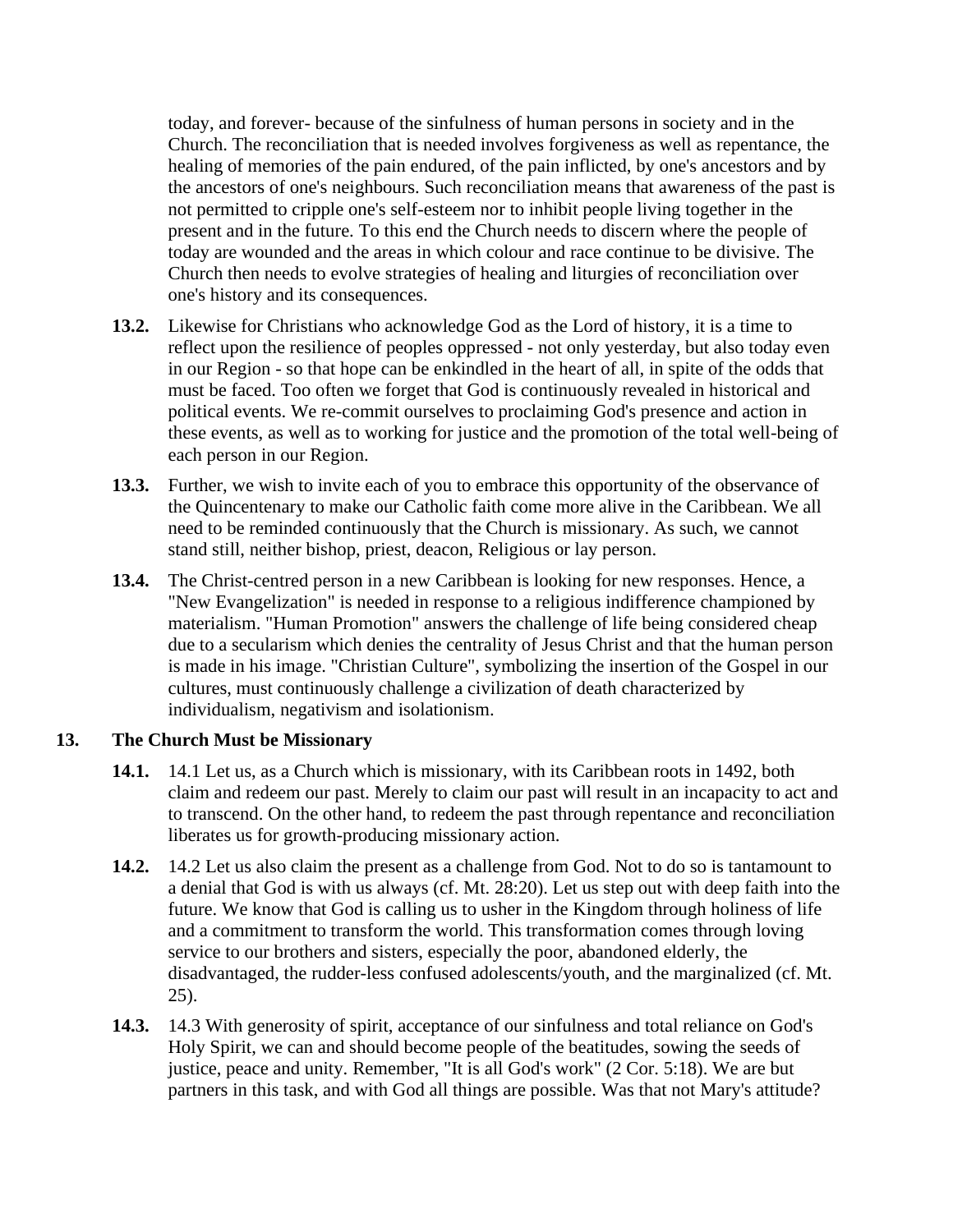She who, at the marriage feast at Cana, faced with an impossible predicament, could say to others: "Do whatever he tells you!" (John 2:5).

**14.4.** 14.4 It is with this effective Marian faith that we Catholics use this occasion of the Quincentenary to dedicate ourselves anew as a truly indigenous and missionary Church in the Caribbean. Let our loins be girded for action. Let us be imbued with the Holy Spirit whose temple we are, so that we become more his instrument for the realization of the Kingdom which is one of "justice, peace and joy". (Rom 14: 17)

> "May Christ Jesus our Lord who has loved us, may God our Father, who in his mercy gives us everlasting comfort and true hope, strengthen you. May he encourage your hearts and make you steadfast in every good work and word." (11 Thess 2: 16 17) Feast of St. Matthias,

> > May 14, 1992,

Nassau, The Bahamas

## **FOOTNOTES**

- 1. Eduardo Galeano, *Open Veins of Latin America,* New York: Monthly Review, 1973, p. 91
- 2. Eric Williams, *From Columbus to Castro: The History of the Caribbean 1492 -1969,* London: Andre Deutsch Ltd., 1970, pp. 140 - 141
- 3. Antilles Episcopal Conference, *Justice & Peace in a New Caribbean* (1975), Par. 13
- 4. Pope Paul III, *Sublimis Deus,* 2 June 1537
- 5. H. & M. Viola (Editors), *Seeds of Change: Five Hundred Years since Columbus,* Washington, D.C., Smithsonian Institution Press, 1991, pp. 134, 137]
- 6. Eric Williams, *From Columbus to Castro: the History of the Caribbean 1492 -1969,* p. 65
- 7. Pope John Paul II, Address to the Pontifical Commission for Latin America, 14 June 1991.
- 8. *Ibidem*
- 9. John Eagleston & Philip Scharper (editors), *Puebla and Beyond,* New York: Orbis Books, 1979, Par. 306.
- 10. Antilles Episcopal Conference, *True Freedom and Development in the Caribbean: A Christian Perspective,* 1982
- 11. Address to the Pontifical Commission for Latin America, 14 June 1991.
- 12. Pope Paul VI, *Evangelization in the Modern World,* Rome, 1975, Par. 20
- 13. Pope John Paul II, *Redemptoris Missio,* The Mission of the Redeemer, Rome, 1990, par. 52.

# **BIBLIOGRAPHY**

- 1. *Justice and Peace in a New Caribbean,* Antilles Episcopal Conference (1975).
- 2. *True Freedom and Development in the Caribbean: A Christian Perspective,* Antilles Episcopal Conference, 1982.